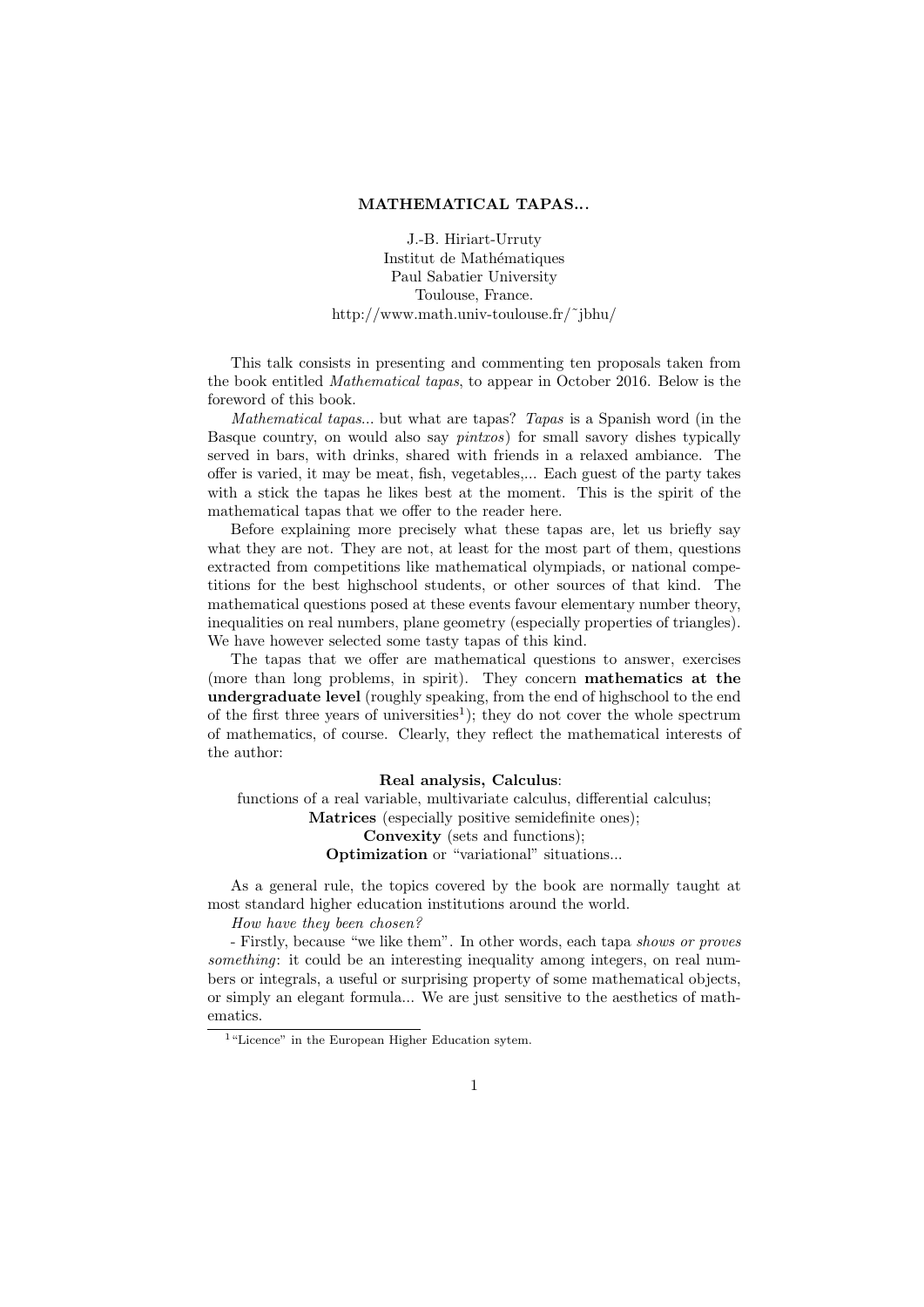- Secondly, because they illustrate the following motto: "if you solve it, you learn something". During our career, we taught hundreds of students and, therefore, posed thousands of exercises (in directed sessions of exercise solving, for exams, etc.); but we have not kept here (standard) questions whose objective is just to test ability in calculating a derivative, an integral, eigenvalues, etc. We therefore have limited our choice of tapas for this first volume to the (symbolic) number of 333.

## Where have they been chosen?

I always had a soft spot for the "little" questions of mathematics, the ones that are asked among colleagues at the coffee machine or around a blackboard, in the university dining hall after lunch, and so on. Our mathematical tapas are chosen among them, as also in my favorite journals posing such challenges: the American Mathematical Monthly, the French mathematical journals entitled Revue de la Filière Mathématique (formerly Revue de Mathématiques Spéciales) and Quadrature. From time to time, I posed or solved questions posted in these journals. However, for many tapas, I must confess that I have forgotten their origin or history.

## How are they classified?

As in restaurant guides, each tapa has one, two or three stars  $(\star)$ :

- One star  $(\star)$ . Tapas of the first level, for students at the end of the highschool or in the first year of university.

- Two stars  $(\bigstar \bigstar)$ . Tapas of a more advanced level, more appropriate for students in the second year of university. That does not mean that solving them necessarily requires more expertise or wit than the one-starred ones, but sometimes just more mathematical maturity.

- Three stars  $(\star \star \star)$ . The upper level in the proposed tapas, typically for students in the third year of university. Some may be tough and need more chewing. This category contains our favorite tapas.

How are they presented?

Each tapa begins with a statement, of course. The statement may contain the answers to the posed questions; this is the case when the questions or proposals are of the form "Show that... " or "Prove that".

There are no detailed solutions to questions, that would have inflated this book by a factor three or four. Moreover, in mathematics, there is no uniform and unique way to write down answers. But, to help solving the posed challenges, we have proposed hints... They suggest a path to follow. A question without any indication could be impossible or too time-consuming... ; the same question with "spoon-fed" steps could be considered too easy. We have tried to keep an equilibrium between the two styles. Of course, an interested reader is encouraged to try to chew and swallow the tapas without having recourse to the hints.

When they are not integrated into the statements, we provide *answers* to questions, numerical results for example.

From time to time, we add some *comments*: on the context of the question, on its origin, on a possible extension.